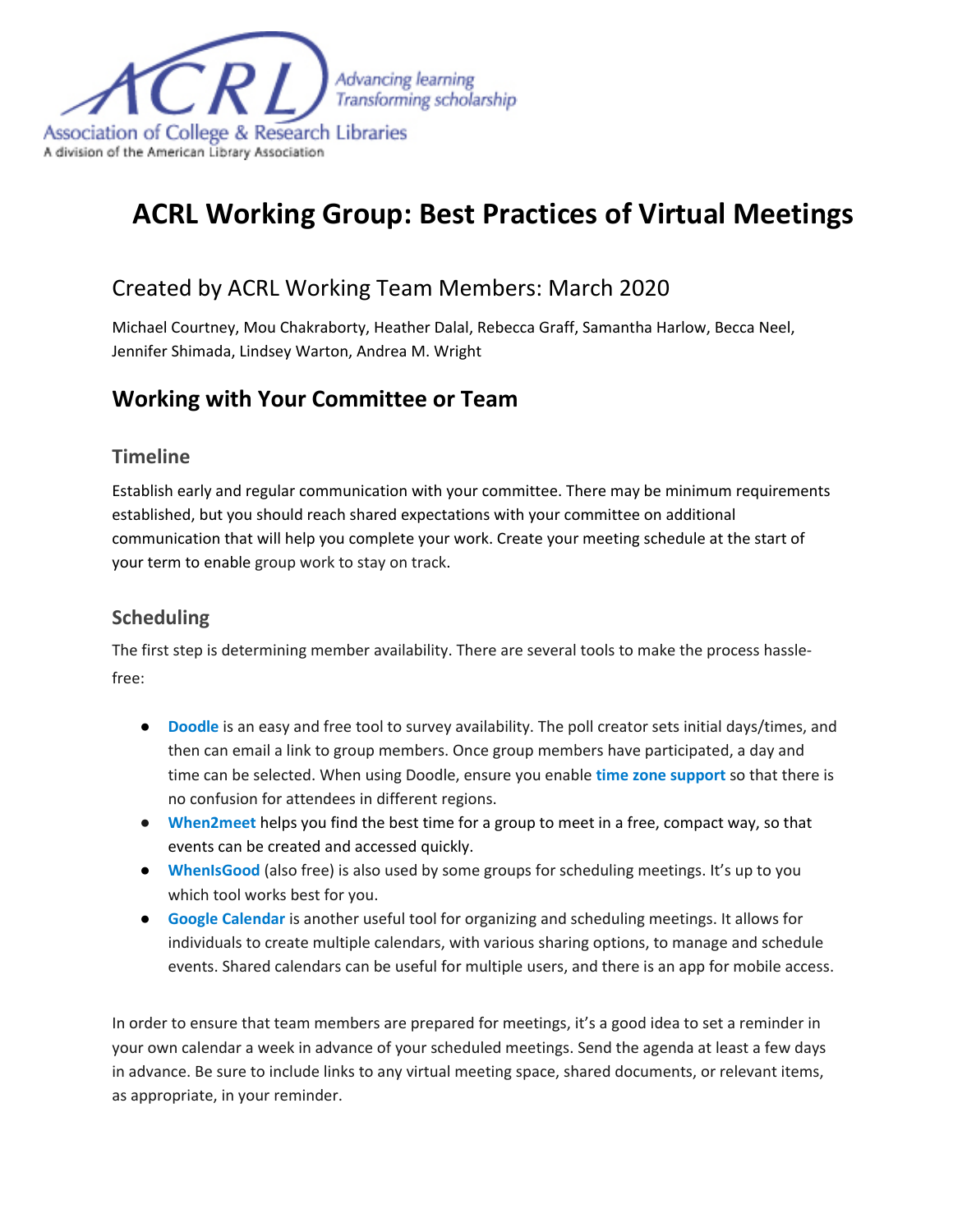# **Communication Methods with Team**

In today's world, there are many different methods for communication with your committee: in-person meetings, email, video conferences, phone calls, and collaborative editors, among others. Do what works, but make sure that you document these discussions in Connect, in order to maintain openness, transparency, and a historical record. Identify in advance who is keeping minutes for the meeting.

# **After the Committee Meetings**

Post meeting documents in the appropriate locations in accordance with your ACRL section's guidelines. Notify your committee members when items are posted.

# **Qualities for Chairs Running Virtual Meetings**

Adapted from *[Important Qualities for Chairs](https://docs.lita.org/important-qualities-for-chairs/)* from LITA's [Virtual Engagement Toolkit.](https://docs.lita.org/toolkit/)

### **Organized**

- Communicate regularly: Provide regular check-ins to update everyone on recent activity.
- If meetings are required, solicit agenda items from committee members, and reach a consensus on a date and time.
- **[Doodle](http://www.doodle.com/)** is a free tool for scheduling meetings with multiple people across multiple time zones, as is **[WhenIsGood](http://whenisgood.net/)**, **[When2Meet](https://www.when2meet.com/)**, and even **[Google Calendar](https://calendar.google.com/)**.
- Use technologies that are reliable and easily accessible for members, such as Zoom meetings, conference calls, Skype, or Google Hangouts.
- During the meeting, stick to the agenda but encourage participation and discussion (use tools provided by the software, such as raising hands for polling), and know when to table an issue for future discussion.
- Delegate work to members. Remember, they have volunteered because they want to participate in the group's work. We don't expect you to do all of the work yourself.
- Give clear deadlines.

### **Prepared**

- Understand the expected time commitment, especially if you are starting a new position or other significant changes in your work or personal life. This will vary by committee, but assume that it will be significant.
- Contact the previous chair and ask for documents relating to procedures and the committee's work, if it's not all in Connect. Ask what worked and what didn't, and why.
- Read and bylaws or manuals, especially the sections on committees and interest groups. Note that all documentation may not be current.
- Identify and introduce yourself to any liaisons.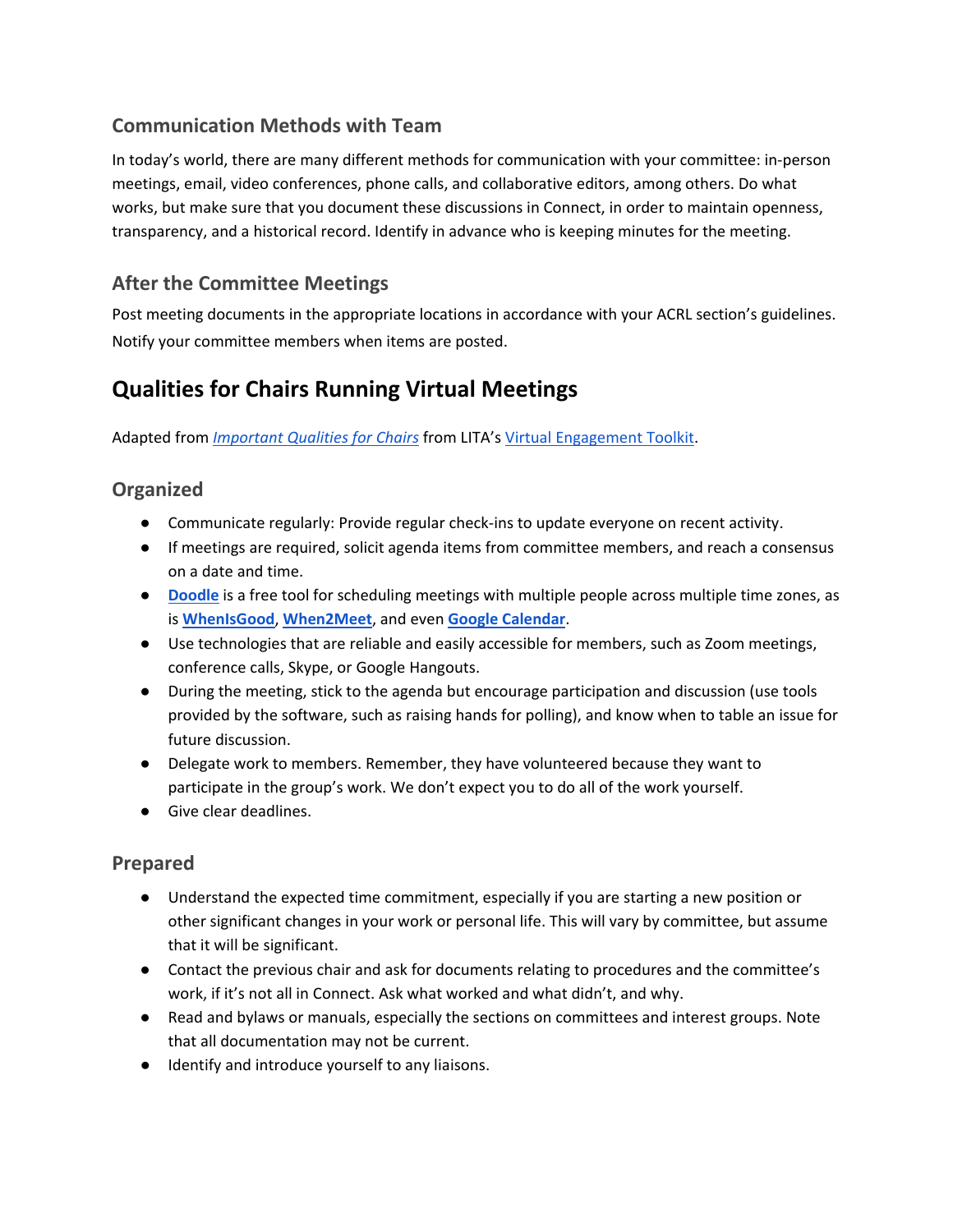### **Flexible**

- Utilize **[lazy consensus](http://nowviskie.org/2012/lazy-consensus/)**: move forward even if you don't have 100% response.
- Have a Plan B for whatever the situation might be, and especially for meetings and projects.
- While it is important to set clear deadlines, understand when it is appropriate to give extensions. Remember, we are all volunteers and have day jobs and lives.
- Understand that technology fails. For example, if you're in the middle of an online meeting and there are connectivity or other technical difficulties, try to solve them and stick to the agenda.
- Acknowledge when meeting at the appointed time won't work and reschedule for a different time.

# **Accessibility**

Keep the experience of people with disabilities in mind when creating documents and choosing tools. These disabilities may include vision issues, hearing issues, mobility and dexterity issues, or cognitive issues.

### **Asynchronous Materials**

- Provide alternative (ALT) text for images.
- Ensure hyperlinks are easy to identify (e.g, they are underlined) and that they make sense when read out of context.
- Do not rely on color alone to convey meaning, and ensure there is high contrast between colors.
- Provide a text transcript for all audio media.
- Provide synchronized text captions for videos.

### **Web Conferences and Webcasts**

- Allow participants to ask questions or participate via chat or voice.
- Ensure the platform is accessible by providing a telephone-based conferencing connection.
- If documents or slides are going to be used in the presentation, send them out to participants in advance or within the chat.
- Assume participants may not be able to see the screen due to calling in or having visual impairments.
	- Describe aloud all visual media that is essential to understanding the content (e.g., "On this slide there's a graph that depicts…").
	- Have people identify themselves before they speak.
	- Read written questions out loud before responding to them.
- Where possible, provide live captioning.
- Provide accessible versions of webcast recordings, including captioning and transcription.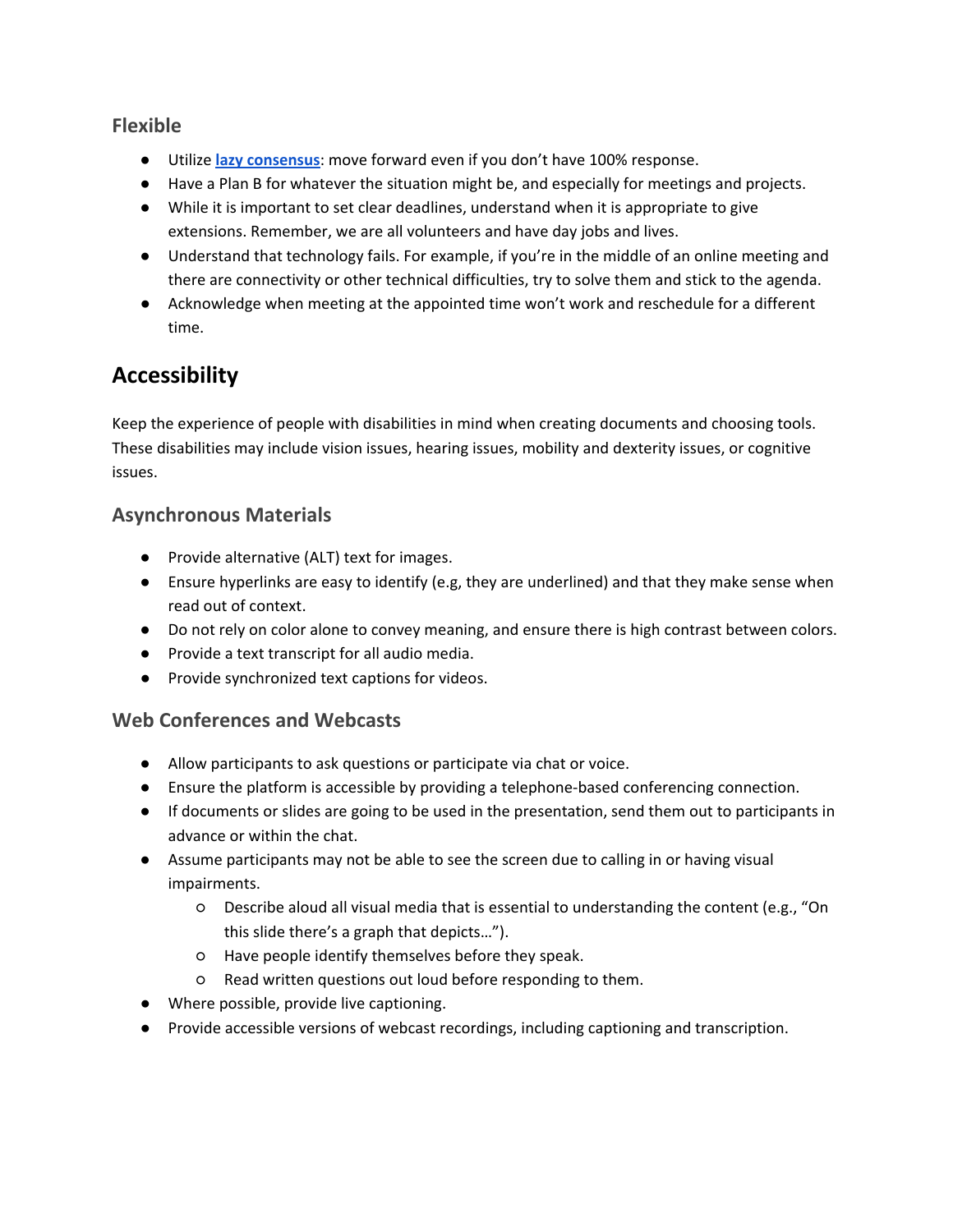## **Accessibility Tools and Websites**

When choosing tools, research both what the vendor claims about the accessibility of their tool as well as reviews from users with disabilities. Some vendors will provide online Voluntary Product Accessibility Templates (VPATs) to show their compliance with accessibility guidelines or may provide information about compliance with Web Content Accessibility Guidelines 2.0 (WCAG 2.0).

Adapted from and for more detailed information, vie[w LITA's Accessibility Documentation.](https://docs.lita.org/accessibility/)

# **Synchronous Versus Asynchronous Communication**

There are many choices for communication for your committee.

#### **Synchronous Options**

- In-person meetings
- Video conferencing
- Phone calls

These work best for committee team building and when you need to generate and choose an idea quickly, in order to move forward in your committee's work. In-person meetings are getting phased out, making video conferencing or phone conferencing prefered.

#### **Asynchronous Tools**

Asynchronous tools give your committee members time to provide a thoughtful response.

**Email** is best for:

- Scheduling meetings
- Sharing progress
- Sending reminders

However, if email chains get confusing, call a meeting.

**Google Docs** is an excellent way to:

- Edit collaboratively
- Involve all members in committee work

#### **Picking Web Conferencing Software**

Committee chairs can decide which web conferencing software works best for them. If you have access to such a tool through your university, you can use it. ACRL offers Zoom to its committees through their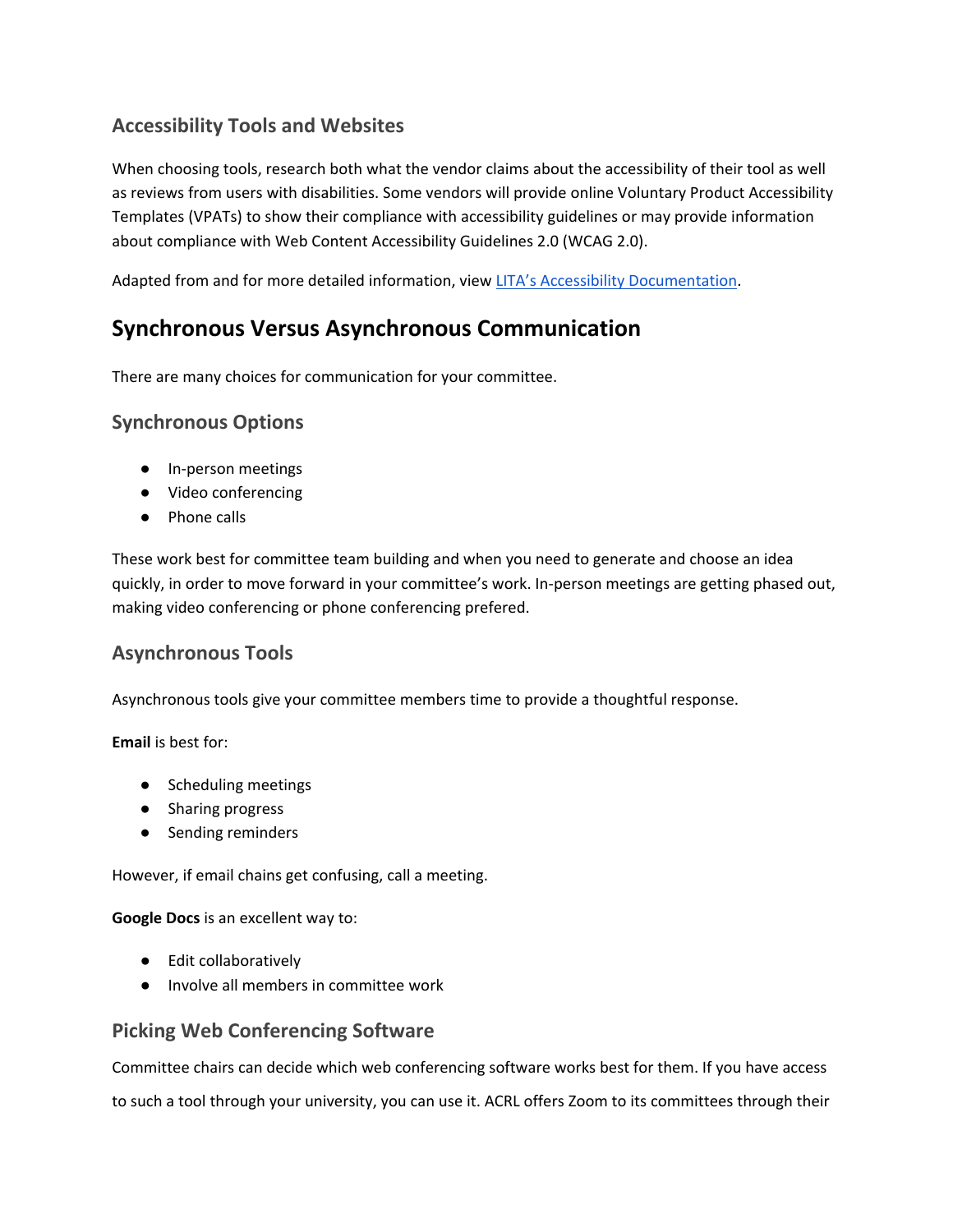[ACRL webcast scheduling page.](http://acrl.libcal.com/booking/virtual-meetings) Zoom allows participants to join audio via the computer or by phone, has robust screen sharing tools, and is easy to use.

If the ACRL Zoom option is not available, you can use the [free version of Zoom](https://zoom.us/pricing) for a free 40 minute meeting, with limitations on how many participants can enter. Other popular tools include Webex, Skype, Google Hangouts, and Join.me. If you are using a virtual meeting tool for professional development webcasts, be sure to note the audio options for participants, how many participants can join, time limitations, and other limitations with free or university sponsored web conferencing software. For a comparison chart of other web conferencing tools, please see LITA's Virtual Engagement [Toolkit Web Conferencing page.](https://docs.lita.org/web-conferencing/)

# **Facilitating Virtual Meetings**

Adapted from *[Tips for Facilitating Virtual Meetings](https://docs.lita.org/tips-for-facilitating-virtual-meetings/)* from LITA's [Virtual Engagement Toolkit.](https://docs.lita.org/toolkit/)

### **Preparation**

- Plan a detailed agenda
	- It can be useful for this agenda to be in a Google Doc that can also double as a space for meeting notes. Ensure permissions on the Google Doc are set so that all participants can view (and possibly edit) the document.
	- Have well-defined, concrete outcomes and action items for the meeting, and write these into the agenda.
	- Consider what each person in the meeting will be doing at any given time. How is each person actively participating? If they will simply be listening the entire time, the information may be better conveyed through an email or other form of asynchronous communication.
	- Plan in advance how long you'll spend on each agenda item. This will ensure you cover everything on time.
		- Allow time at the beginning for introductions and building community, and at the end to solicit additional questions, review outcomes, and clarify action steps.
		- Build time for quiet reflection or writing, if necessary. This keeps certain people from dominating discussions over those who need to think first.
- Send the agenda out in advance of the meeting and solicit agenda items from participants. Also send along any necessary or helpful information for review prior to the meeting. This cuts down on the amount of meeting time devoted to informing and increases the time available for engaging conversation and idea-sharing.
- Send out a formal meeting announcement with a finalized agenda.

### **Running the Meeting**

● Establish norms at the beginning of at least your first meeting with the group. Example norms: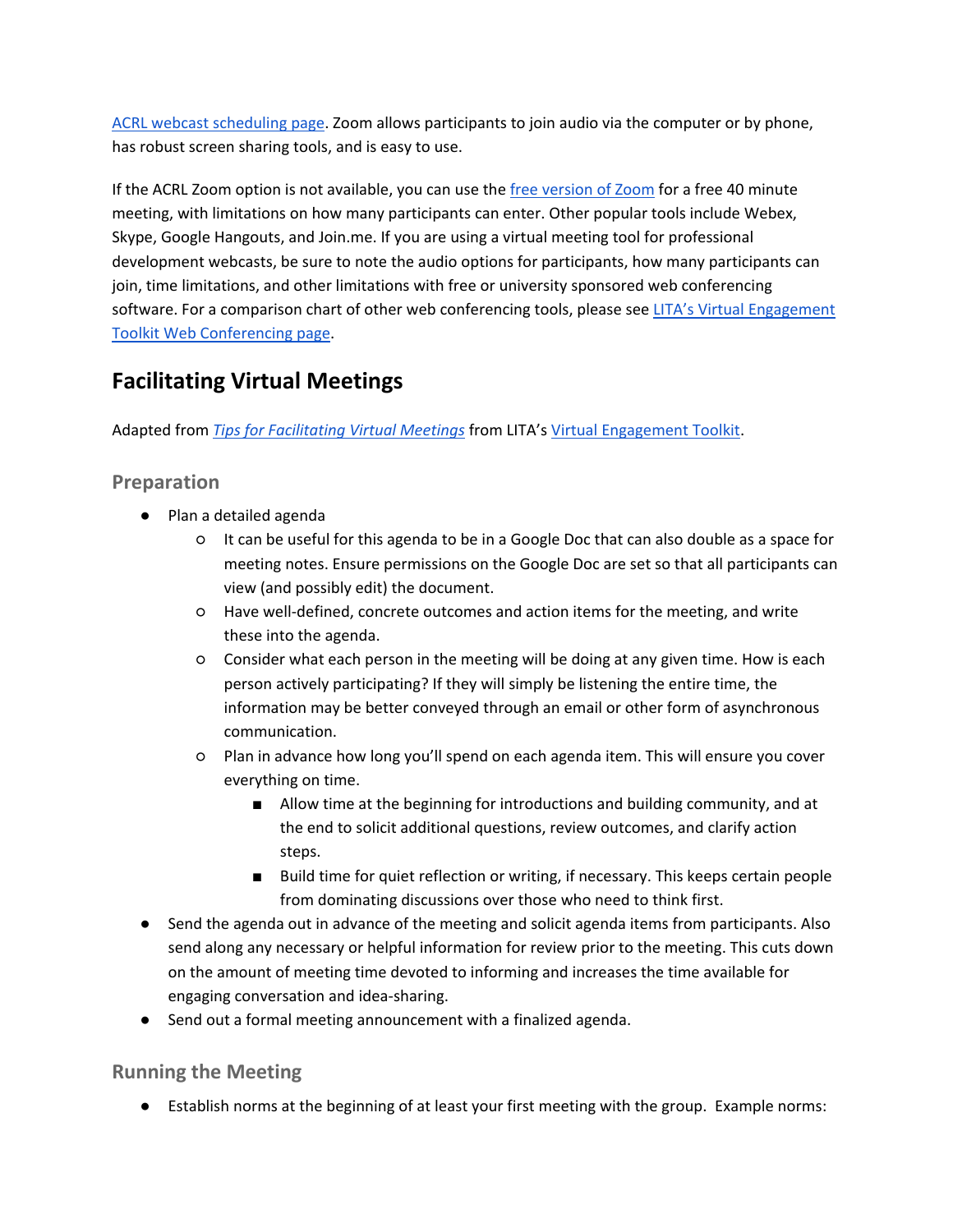- Be mindful of your input. Share opinions, but don't monopolize the conversation.
- Stay present. Don't multitask or walk away without explanation.
- Should people keep their microphones muted?
	- Pros: Reduces background noise.
	- Cons: Discourages natural verbal back-and-forth.
- How should people use the chat?
	- The chat can be good for quick comments and questions, particularly with larger groups.
	- Encourage people to stay on topic in the chat; side comments may be fine, but side discussions generally should be avoided.
- Encourage engagement from all participants.
	- Provide quiet/wait time to allow people to think.
	- Call on people often in an engaging and conversational way. This helps ensure that everyone gets a chance to participate and encourages engagement.
	- With larger meetings, consider having everyone write their thoughts in a Google Spreadsheet or a Google Doc, as people can do this simultaneously. Set up these documents in advance to save time.
	- For quicker questions, use the "hand raise" feature or polling feature to gather opinions.
- Avoid sharing your desktop unless it is necessary. It takes up a lot of screen space (making it more difficult to see faces) and makes it more difficult for participants to have the agenda or other collaboration spaces open.
	- If you do share your screen, avoid excessive scrolling or sudden movements, as these can be disorienting.
	- As an alternative, consider using a Google doc or sharing links, and having everyone open up those pages on their own computers.
- Keep the pace moving and the discussions on the topic.
	- Use [lazy consensus;](http://nowviskie.org/2012/lazy-consensus/) move forward even if you don't have 100% of people verbally agree. Read thes[e](http://docs.lita.org/consensus-process-for-virtual-teams/) [tips on building consensus](http://docs.lita.org/consensus-process-for-virtual-teams/) ahead of time.
	- Stick to the promised agenda and timing and finish the meeting early if possible.
- At the end of the meeting, summarize decisions and next steps. Ensure all outstanding tasks have owners and deadlines.

#### **Follow-up & Assessment**

- Send out brief meeting notes to your committee and ask for corrections.
- Post meeting documents in the appropriate locations in accordance with your ACRL section's guidelines (e.g.[, ALA Connect\)](https://connect.ala.org/home).
- Follow up on tasks and check in with the people assigned to do them before the items are due.
- Seek feedback from participants to help engage them in making sure the next meeting is even more successful.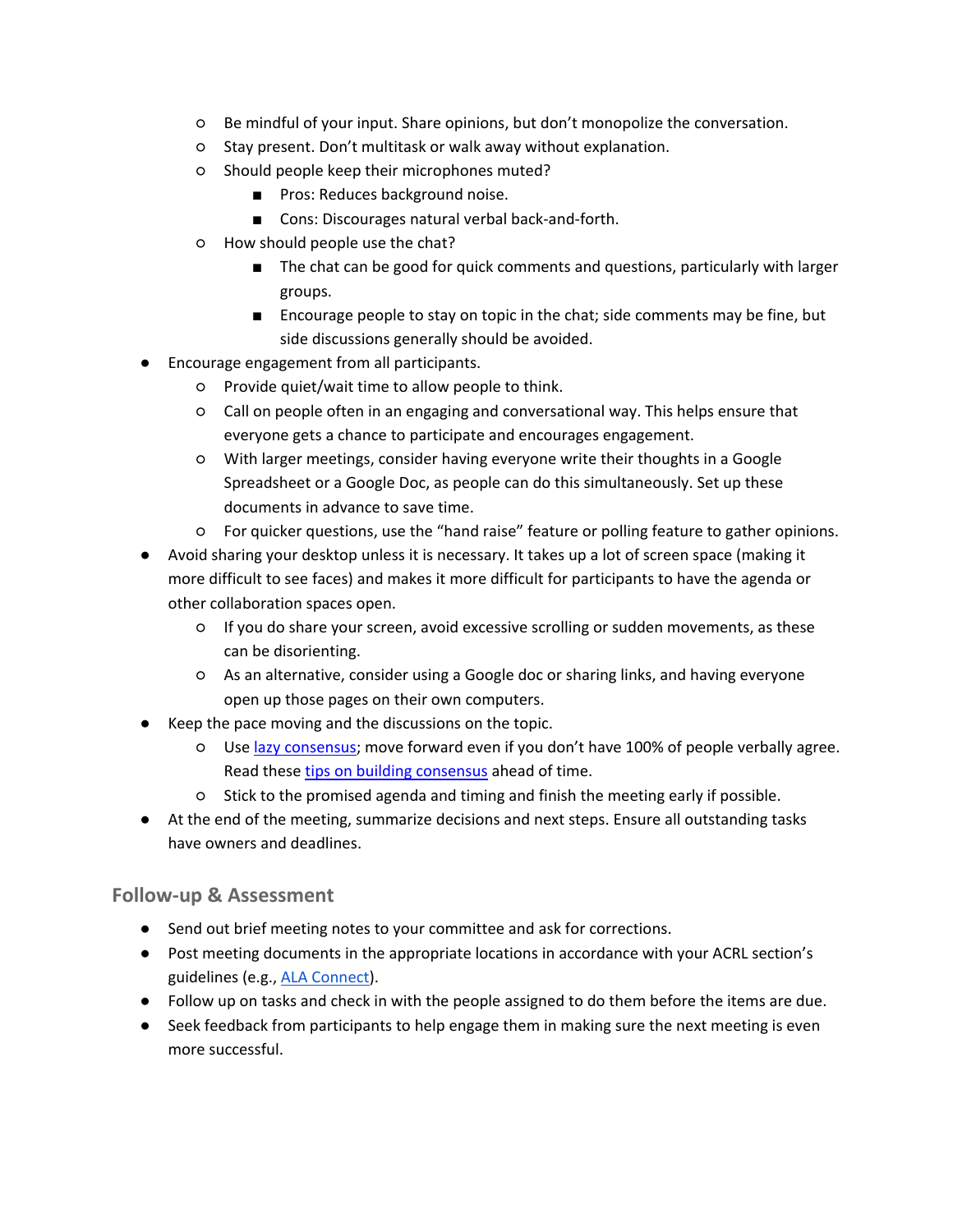# **Running Webcasts & Online Instruction**

Communication and cooperation are crucial to successful webcasts and online instruction.

### Working with Committee Members

Decide what roles you want to perform, who will:

- Coordinate with presenters and ACRL (e.g., Elois Sharpe).
- Give a formal introduction for the presentation.
- Collate questions and acknowledge receipt in chat.
- Serve as moderator and ask presenters questions from the audience.
- Act as technical moderator (e.g., facilitating breakout rooms, assisting with technical issues).
- Develop promotional materials.
- Send out promotional materials to each listserv.
- Create an evaluation form and link to the form.
- Conclude the presentation and ask for people to complete the evaluation.

#### **Working with Presenters**

Your committee will need to work closely with the presenters to:

- Find a workable date and time for a practice session and the live webcast or instruction session. Be sure to test polling limitations (e.g. participant limits, link access) and sharing presentations within the practice session. Provide recommendations when necessary. Consider sharing a best practice document (e.g., [ACRL ULS best practices for online presentation guidelines\)](https://docs.google.com/document/d/1bhTRhw81z4eNvzzguTfcyVQDn-B8XXjIoGnWEmvHAtM/edit?usp=sharing) with presenters.
- Finalize promotional materials and share with appropriate academic library listservs. Be sure to include the presenters names and titles on all promotional materials and announcements.
- Provide practice session/s to ensure technical proficiency and clarify overall flow (e.g., do they want 1 or 2 pauses for questions, who will be doing what during the presentation, should the video stay on for everyone even if they're not speaking).
- Determine methods for participation and engagement (e.g., polls or breakout rooms).

#### **Working with ACRL**

Someone will need to work with ACRL to:

- Schedule acceptable dates for practice and final presentations for webcasts.
- Make sure [ACRL's Zoom schedule](http://acrl.libcal.com/booking/virtual-meetings) is clear for all sessions.
- Work out logistics.
- Determine what permissions attendees should have during the meeting (e.g., audio/video/chat).
- Determine when follow-up message/s should go out and what they contain (e.g., supplementary info, presentation link, Microsoft PowerPoint slides).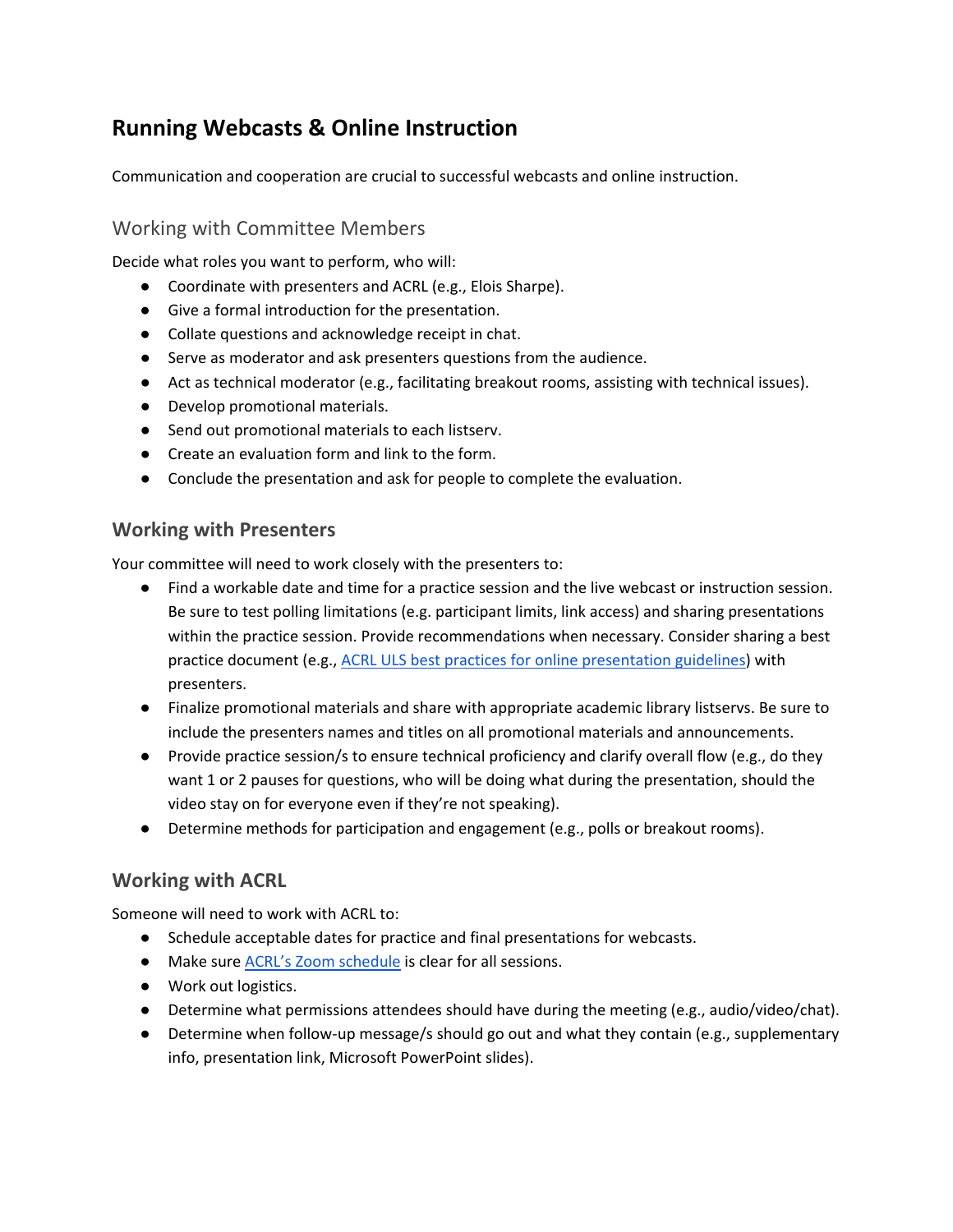### **Assessment of Webcast**:

- If hosting a large scale virtual meeting or webcast, consider sending out an online assessment to participants to evaluate the program.
- Use online tools to create your evaluation of the session, such as Google Forms, Survey Monkey, and Qualtrics. Be sure to check the sharing settings on your survey for everyone to access the form. Put the form in the chat and the follow up email to your participants.

The ACRL University Libraries Section (ULS) Professional Development Committee has a well-developed procedure, on which this advice is based. For detailed info, please visit those pages: [ACRL ULS PDC:](https://acrl.libguides.com/uls/committees/professional-development)  [Committee Responsibilities: Organize and Execute Programs](https://acrl.libguides.com/uls/committees/professional-development)

# **Project & Document Management**

Document ManagementThink about your file type and management system and stay consistent.

- Keep file names short and consistent.
- Do not use spaces in the file naming.
- Use a collaborative tool such as Google Docs, Office 365 Online, or DropBox in order to store documents; be sure to communicate with your ACRL committee and section in order to stay consistent with bylaws of the section executive board. For example, ACRL Distance Learning Section (DLS) uses a Google Folder with a folder for every committee, with multiple editors from the committees on each folder.

This was adapted: For more information about Document Management, see [ALA LITA's Document](https://docs.lita.org/documents/)  [Management p](https://docs.lita.org/documents/)age from th[e Virtual Engagement Toolkit](https://docs.lita.org/toolkit/) made b[y 2017 Emerging Leaders.](https://americanlibrariesmagazine.org/2017/03/01/emerging-leaders-2017/)

#### **Project Management:**

It's important to stay organized, communicate effectively and consistently, and set agendas for virtual meetings.

- Create an agenda that can be edited to add notes about each virtual meeting. Make your team members editors or commentators on the agenda.
- Set virtual meetings regularly to communicate with members using a virtual meeting tool just as Zoom or Webex. See ACRL's Facilitating Virtual Meetings suggestions.
- Work on a timeline and set clear expectations and deadlines with your team.
- Delegate tasks and trust your members.
- Remember the outcomes that your committee has set in collaboration with your ACRL section. Keep those outcomes in mind when setting agendas for virtual meetings.
- If you are hosting virtual professional development meetings or webcasts through your ACRL section, consider creating a project management document of how you will be managing the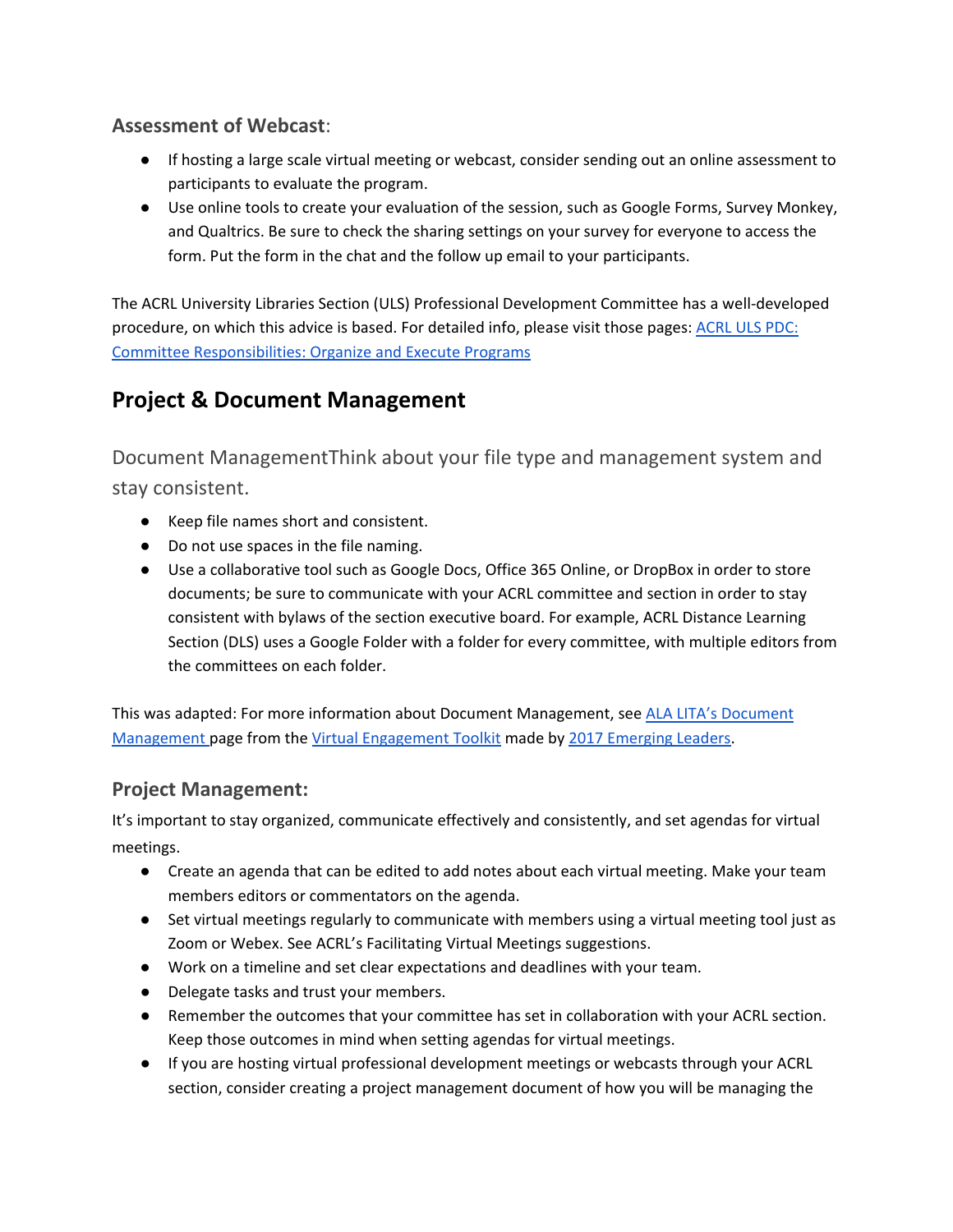events. For example, see th[e ACRL ULS Professional Development Committee's ACRL LibGuide.](https://acrl.libguides.com/uls/committees/professional-development) This guide includes strategies for marketing, communicating events, and moderating large virtual meetings.

This was adapted: For more information about Project Management, see [ALA LITA's Project](https://docs.lita.org/project-management-skills/)  [Management page](https://docs.lita.org/project-management-skills/) from th[e Virtual Engagement Toolkit](https://docs.lita.org/toolkit/) adapted by and made by 2013 ALA Emerging Leaders an[d 2017 Emerging Leaders.](https://americanlibrariesmagazine.org/2017/03/01/emerging-leaders-2017/)

# **Troubleshooting & Tooltips**

As with any technology, technical issues are inevitable, especially while facilitating online meetings on a large scale. It's important to have a plan B and sometimes even a plan C when interacting on virtual meeting platforms.

- **Prepare participants:** Encourage meeting attendees to install and test the platform being used beforehand: Checking audio and visual input settings prior to a meeting can help prevent issues during calls. Most applications such as Zoom, Webex, Google Hangouts, and Skype Meetings automatically ask to test audio and visuals before each call begins. If you are the facilitator, make sure you are familiar with the virtual meeting tool.
- **Audio quality:** If possible, it may be worth investing in a quality headset for people who frequently use online meeting platforms. Laptop audio settings can be adjusted to accommodate those with hearing disabilities.
- **Use a webcam:** External webcams offer better resolution, less lag, and best visual quality during your call.
- **Use a microphone:** Laptop microphone quality isn't usually preferable to an external microphone.
- **Wi-fi**: make sure your internet is working properly to prevent lag and connect to a stable wi-fi service for virtual meetings. If hosting the meeting, using the virtual meeting mobile app or a Chromebook is not ideal.
- **Be flexible:** Technical difficulties can happen to anyone, so be patient with meeting attendees and be prepared to make changes to your meeting agenda accordingly. It may be helpful to have a collaborative Google Doc open during the call where people can take notes to compose meeting minutes for those unable to make the call or stay on during the entire duration of the meeting due to technical issues.
- **Record the meeting:** This will not only help someone who might be having technical problems but might also help all in case attendees need to review it.

For larger meetings, having a moderator that can help with technic al issues in the background while the presentation is running is ideal. It's hard to know the technical issues of your participants in a larger meeting, so please always remind them that the meeting or webcast is being recorded.